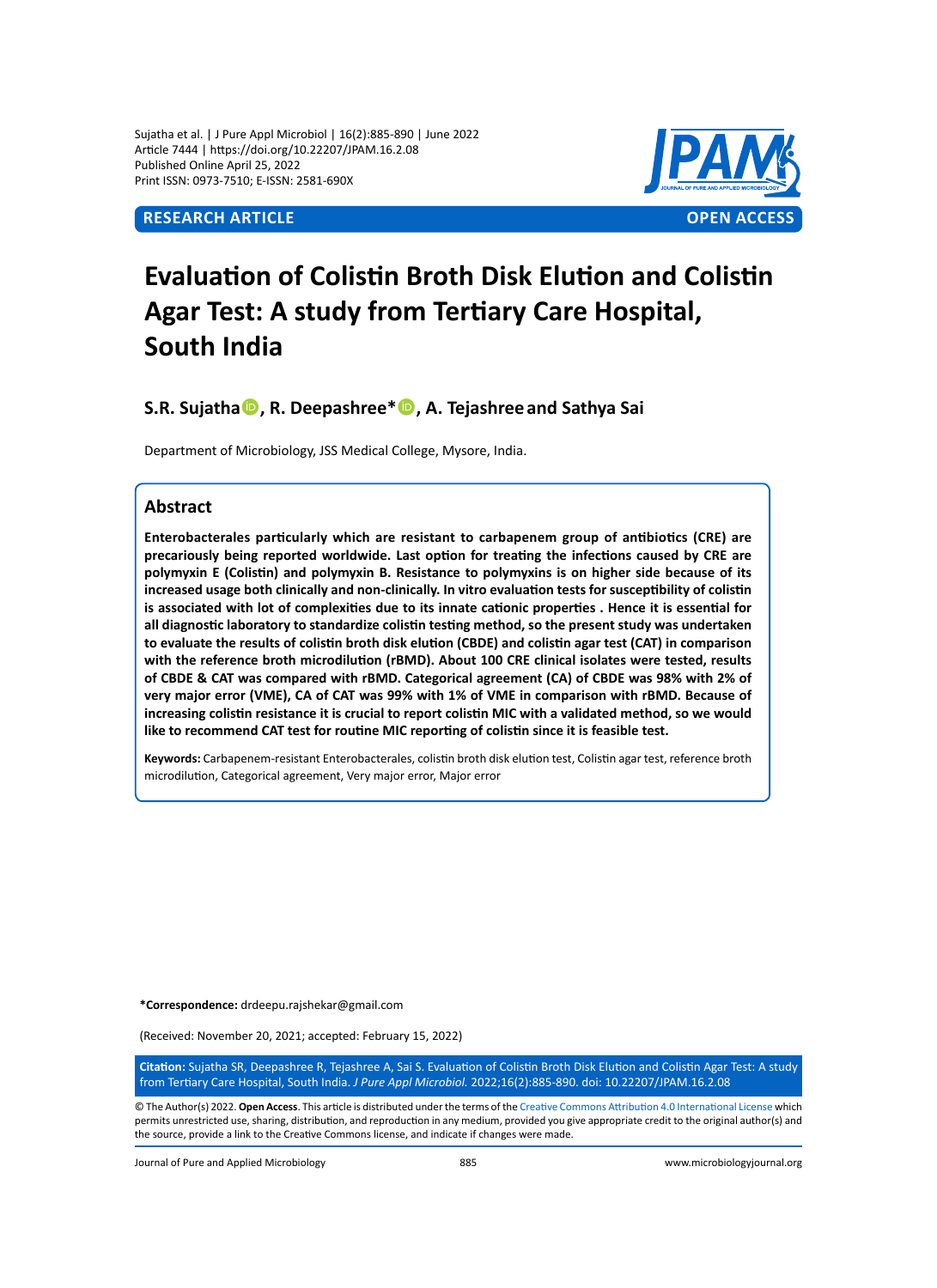#### **INTRODUCTION**

Emergence of multidrug resistant (MDR) microorganisms especially carbapenem resistant Enterobacterales (CRE) are alarmingly being reported worldwide. Old polycationic peptides like polymyxin E (Colistin) and polymyxin B have now regained its importance as last resort treatment for CRE.<sup>1,2</sup> Acquired resistance to polymyxin group of antibiotics was reported less frequently in the past, but now in present situation resistance to colistin is more frequently reported since there is increased usage of colistin both clinically and non -clinically. Hence, optimization of *in vitro* polymyxin susceptibility testing is now an essentiality for both patient treatment and for surveillance purposes.<sup>2</sup>

*In vitro* susceptibility testing of polymyxins, is challenging because of its intrinsic complex property such as the multicomponent composition, their poor capacity of diffusion into the agar, their property of binding to plates, polysorbate 80 (P-80) effectiveness, their capacity to develop heteroresistance.<sup>4</sup> Hence, disk diffusion, which is the most commonly performed AST in clinical diagnostic laboratories, could not be standardized for testing polymyxins. $1-3$ 

Till 2019, broth microdilution (BMD) was the only option available for AST of colistin, from Clinical and Laboratory Standards Institute (CLSI), but since 2020, CLSI has also approved colistin broth disk elution (CBDE) and colistin agar test (CAT) (5). BMD could not be implemented routinely, as it was labor-intensive procedure. Whereas, both CBDE and CAT can be implemented for testing colistin susceptibility for clinical diagnostics, as it is comparatively easy to perform. $<sup>1</sup>$  Also to note,</sup> there is differences in recommendation between

CLSI and European Committee on Antimicrobial Susceptibility Testing (EUCAST) regarding clinical breakpoints, which has been depicted in Table 1.5,6

It is essential for all clinical diagnostic laboratory to standardize colistin testing method considering the resources available and this in turn will aid clinicians to use the drug efficiently for treatment purposes. In view of this, the present study was undertaken to evaluate the results of CBDE, CAT in comparison with the reference BMD.

#### **MaterialS and Methods**

A comparative analytical study was conducted in Microbiology laboratory, tertiary care hospital, Mysore, South India. Sample collection was done from January to April 2021. During this period, about 100 clinical isolates derived from routine clinical samples, such as blood, endotracheal aspirate, sputum, sterile body fluids (bile, ascitic fluid, CSF) and exudate specimens that were Enterobacterales which were carbapenem resistant were included in the study. Other organisms from the Enterobacterales family which are intrinsically resistant to colistin such as *Proteus*  species, *Serratia* species, *Morganella* species and *Providencia* species were excluded, also clinical isolates from stool samples and isolates that were repeatedly isolated from the same patient were also excluded from the study.

The study was carried out on clinical isolates, derived from clinical samples which was sent for routine diagnostic evaluation to the hospital laboratory. As there was no intervention involved, informed consent was not taken from the patients. All 100 study clinical isolates were subjected to broth microdilution (BMD), colistin

| Organism/groups                 | <b>CLSI 2021</b>         |          |          | EUCAST 2021 |    |            |  |
|---------------------------------|--------------------------|----------|----------|-------------|----|------------|--|
|                                 | S                        |          | R        | S           | R  | <b>ATU</b> |  |
| Enterobacterales                | $\overline{\phantom{0}}$ | $\leq$ 2 | $\geq 4$ | $\leq$ 2    | >2 | ۰          |  |
| Pseudomonas aeruginosa          | ۰                        | $\leq$ 2 | $\geq 4$ | $\leq$ 2    | >2 | 4          |  |
| Pseudomonas spp                 |                          |          |          | $\leq$ 2    | >2 | 4          |  |
| Acinetobacter baumannii complex |                          | $\leq$ 2 | $\geq 4$ | $\leq$ 2    | >2 | ۰          |  |
| Acinetobacter spp               |                          |          |          | $\leq$ 2    | >2 | ۰          |  |
| Non-Enterobacterales*           |                          |          |          |             |    | ۰          |  |

**Table 1.** Colistin interpretative breakpoints according to the CLSI 2021 and EUCAST- 2021

\*Other non-fermenting Gram-negative bacilli except *Pseudomonas aeruginosa, Acinetobacter baumannii, Stenotrophomonas maltophilia* and *Burkholderia cepacia.* ATU- area of technical uncertainty; S- Susceptible; I- intermediate; R-resistant.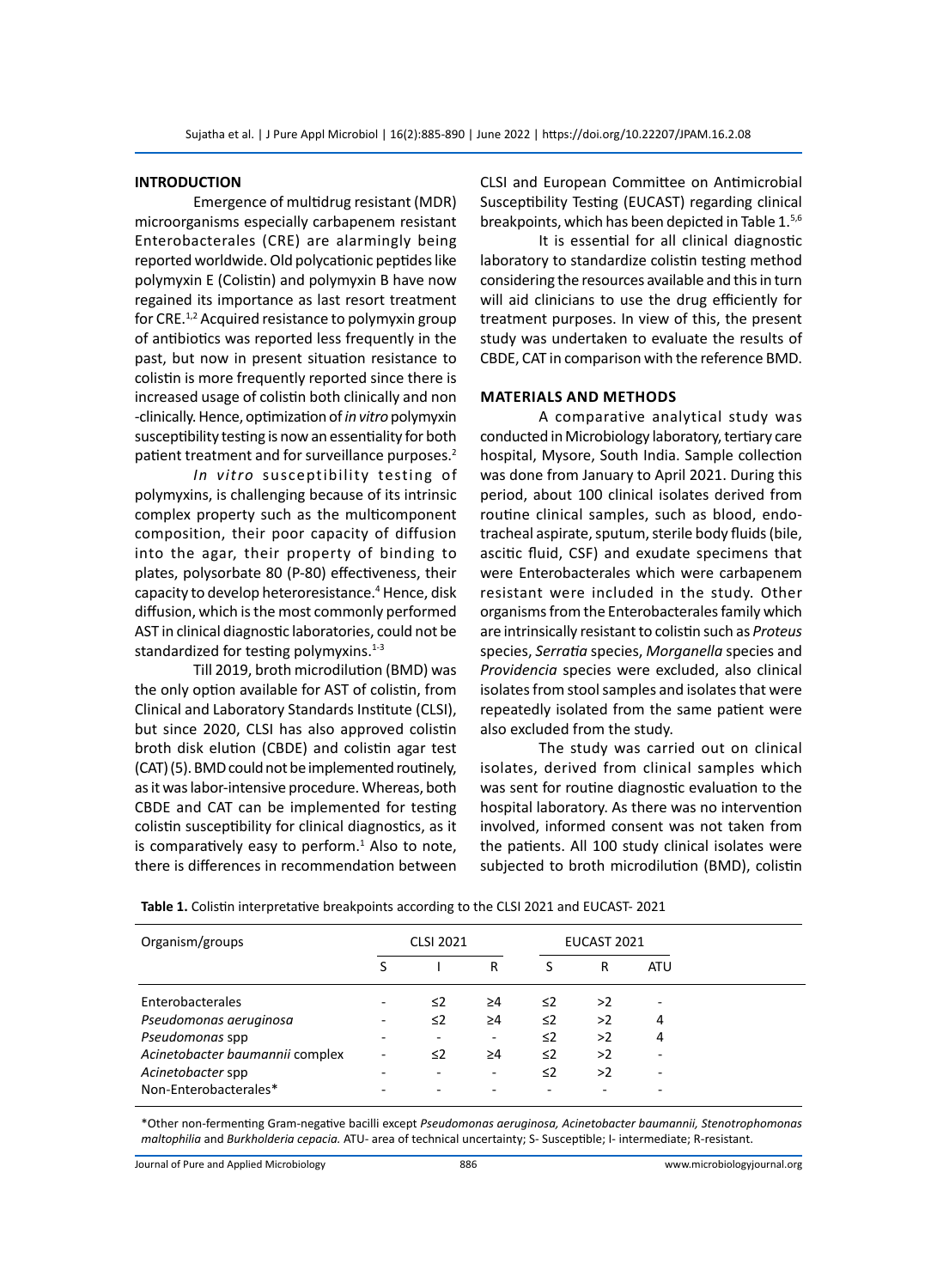broth disk elution (CBDE) and colistin agar test (CAT). Cation adjusted Mueller-Hinton broth was used while performing both CAT and CBDE.BMD was considered as gold standard and results of CBDE and CAT were compared with BMD, by applying required statistical tools.

Reference in-house BMD was performed on a polystyrene microtitre plate according to standard operating protocol issued by National Programme on Antimicrobial Resistance Containment National Centre for Disease Control, India, August 2020.<sup>7</sup> Cation adjusted Mueller-Hinton broth (90922) and colistin sulfate salt (C4461) was procured from Sigma Aldrich company. Test was performed using appropriate control strains. For quality control, ATCC 25922 *Escherichia coli* and NCTC *Escherichia coli* 13846 (MCR-1 positive) was used as recommended by EUCAST.CBDE and CAT was performed according to CLSI 2020, M100 document and colistin disk were procured from Oxoid™, Thermo Scientific company and colistin sulfate salt (C4461) was procured from Sigma Aldrich company.

#### **Interpretation**

If AST result of the isolate done by CBDE and CAT is similar to the reference BMD, then test method is considered to be categorically in agreement with the standard reference method, if not then it is considered as categorically disagreed. Categorical disagreement will be categorized

**Table 2.** Distribution of carbapenem resistant Enterobacterales isolates

| Organism              | Number of isolates<br>tested (%) |
|-----------------------|----------------------------------|
| Klebsiella pneumoniae | 49                               |
| Escherichia coli      | 41                               |
| Enterobacter cloacae  | 06                               |
| Citrobacter species   | 04                               |

further into very major error, major error, and minor error. In case the test is in sensitive category and the reference method is resistant, it is reported as very major error. If the test method is in resistant category and the standard reference method is in sensitive category, it is told as major error. If the test method is in intermediate category and the reference method is either insensitive or resistant category, it is termed as minor error. As EUCAST does not give any intermediate breakpoint for colistin, Minor errors is not applicable for colistin.<sup>8</sup>

#### **RESULTS**

Among the 100 consecutively collected Enterobacterales (CRE) isolates, blood culture isolates accounts for 15%, endotracheal aspirate 35%; exudate samples 38% and sterile body fluid isolates is 12%. Among 100 clinical isolates, *Klebsiella pneumoniae* (49) was the most commonly isolated organism [Table 2]. Colistin MIC distribution for 100 isolates with rBMD method is shown in [Table 3].

As shown in Table 4, 69 isolates showed MIC ≤1 and 9 isolates showed MIC ≥4 in both test and reference method. 20 isolates showed MIC of 2 in both reference and test method, whereas 2 isolates showed MIC of 2 in test method and MIC of 4 in reference method, which accounts for very major error in CBDE with respect to reference method. So categorical agreement (CA) of CBDE was 98% with reference BMD.

As shown in Table 5, 69 isolates showed MIC ≤1 and 10 isolates showed MIC ≥4 in both test and reference method. 20 isolates showed MIC of 2 in both reference and test method, whereas 1 isolate showed MIC of 2 in test method and MIC of 8 in reference method, which accounts for very major error in CAT with respect to reference

| Organism              | No. of<br>isolates |       |      |     | MIC range $(\mu g/mL)$ |               |   |   |    |  |
|-----------------------|--------------------|-------|------|-----|------------------------|---------------|---|---|----|--|
|                       | tested             | 0.125 | 0.25 | 0.5 | 1                      | $\mathcal{L}$ | 4 | 8 | 16 |  |
| Klebsiella pneumoniae | 49                 | 13    | 5    | 17  | 2                      | 3             | 6 |   |    |  |
| Escherichia coli      | 41                 | 20    | 6    | 9   | $\mathcal{P}$          | 3             |   | 0 | 0  |  |
| Enterobacter cloacae  | 06                 |       |      | 2   | 0                      | 1             |   | 0 | 0  |  |
| Citrobacter species   | 04                 |       | 1    | 2   | 0                      | 0             | 0 | 0 | 0  |  |

**Table 3.** Colistin MIC distribution of reference MBD method

Journal of Pure and Applied Microbiology 887 www.microbiologyjournal.org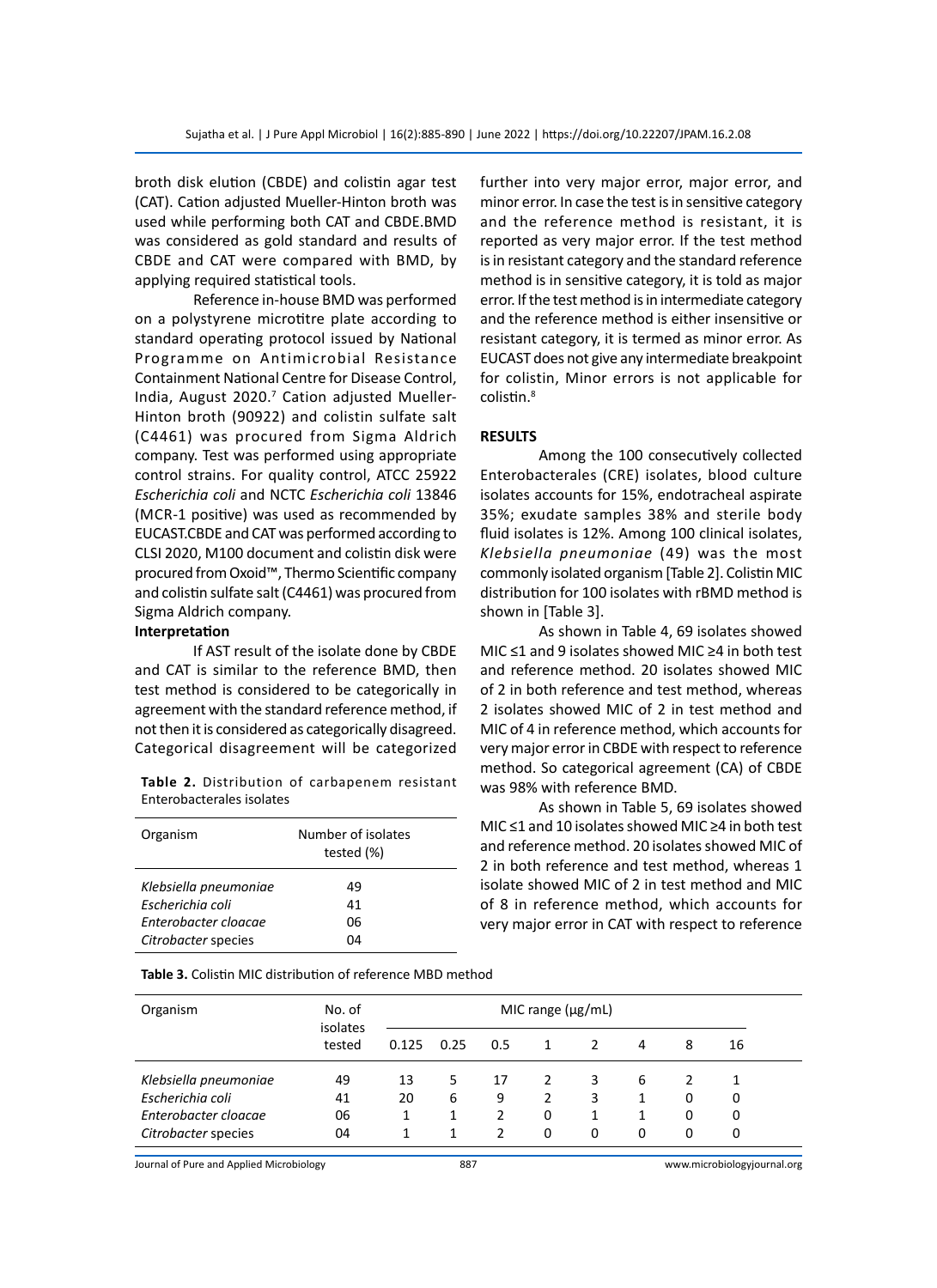Sujatha et al. | J Pure Appl Microbiol | 16(2):885-890 | June 2022 | https://doi.org/10.22207/JPAM.16.2.08

| <b>Table 4.</b> Consult ivity distribution of CBDE with relefence MBD method |                           |       |      |     |   |               |      |   |    |  |
|------------------------------------------------------------------------------|---------------------------|-------|------|-----|---|---------------|------|---|----|--|
|                                                                              | MIC of MBD                |       |      |     |   |               |      |   |    |  |
|                                                                              | MIC range<br>$(\mu g/mL)$ | 0.125 | 0.25 | 0.5 |   | $\mathcal{L}$ | 4    | 8 | 16 |  |
| of CBDE                                                                      | $\leq 1$                  | 32    | 12   | 21  | 4 | 0             | 0    | 0 |    |  |
|                                                                              | 2                         | 3     |      | 9   | 0 |               | $2*$ | 0 |    |  |
| <b>MIC</b>                                                                   | ≥4                        | 0     | 0    | 0   | 0 | 0             | 6    |   |    |  |

**Table 4.** Colistin MIC distribution of CBDE with reference MBD method

\*Indicated very major error.

**Table 5.** Colistin MIC distribution of CBDE with reference MBD method

|                                 | MIC of MBD                |              |              |              |             |               |             |           |        |  |
|---------------------------------|---------------------------|--------------|--------------|--------------|-------------|---------------|-------------|-----------|--------|--|
|                                 | MIC range<br>$(\mu g/mL)$ | 0.125        | 0.25         | 0.5          |             | $\mathcal{P}$ | 4           | 8         | 16     |  |
| ن<br>$\mathbf{r}$<br><b>MIC</b> | $\leq$ 1<br>≥4            | 32<br>3<br>0 | 12<br>1<br>0 | 21<br>9<br>0 | 4<br>0<br>0 | 0<br>0        | 0<br>0<br>8 | 0<br>$1*$ | 0<br>0 |  |

\*Indicated very major error.

method. So categorical agreement (CA) of CAT was 99% with reference BMD.

In our organism wise analysis of very major error in CBDE and CAT in comparison to reference method (Table 4 and 5), we found that both errors were seen in *Klebsiella pneumoniae.*

# **Discussion**

Colistin is the last resource available for treating severe infections caused by MDR organisms. Over the last few years, the usage of colistin is increased by about 10-fold and hence rise in resistance is alarmingly noted. It is vital for Microbiology laboratory to have a feasible method for routine testing of colistin among the clinical isolates, so that they can guide clinicians in choosing colistin when indicated.<sup>2,7-9</sup>

Till 2019, only BMD was the approved method for testing by standard international and national guidelines. As there are lot of challenges in performing BMD routinely, many laboratories just relied on Vitek-2 system AST results for reporting it to clinicians, even though automated BMD by VITEK-2 is not approved by any international or national institutes. Hence it becomes vital to explore a feasible test which can implemented on a daily routine basis, so that appropriate AST of colistin reaches the clinicians. CBDE and CAT has been studied extensively at international platform, after CLSI has approved it for testing colistin, but each of these methods has its own merits and demerits which needs to be studied in Indian setting tertiary care hospital so that one these tests can be used routinely.

Reference BMD was performed for 100 study isolates of CRE, and it was noted that 11% isolates were colistin resistant. Studies done by various other authors also shows similar resistance pattern, Walia, K et al. $2$  reported the prevalence of colistin resistance in *K. pneumoniae* causing hospital-acquired infections to be  $8\frac{1}{2}$ ; Jain S. et al.<sup>10</sup> reported colistin resistance of 12.67% in Klebsiella species, isolated from urinary tract infection $^{11}$  and Sarumathi D et al. $^8$  reported 20.4% colistin resistance in CRE isolates.<sup>8</sup> Also, to note few studies have reported extremely high resistance to colistin. Qadi M, et al. $3$  has reported 41% of Enterobacterales isolates were colistin resistant<sup>3</sup>; L. Bardet et al.<sup>9</sup> reported 63.4% of colistin resistance among gram negative bacilli,<sup>9</sup> and also, Capone A, et al.<sup>11</sup> reported 36.1% of carbapenem resistant *K. pneumoniae* were colistin resistant.<sup>11</sup>

CBDE and CAT was performed, and it was compared with reference BMD. Categorical agreement was analysed based on EUCAST 2021 guidelines. Essential agreement was not analysed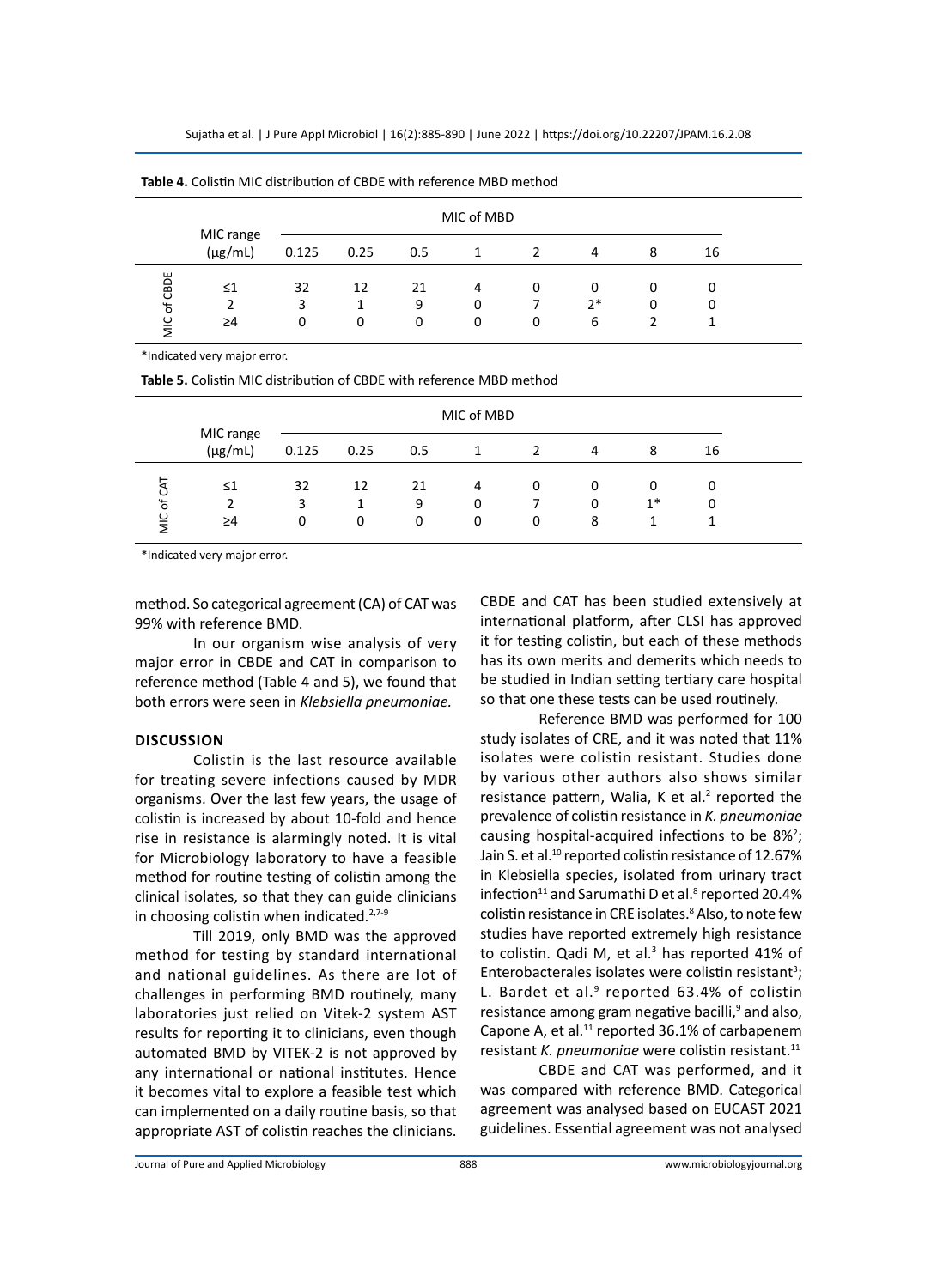as CBDE and CAT was performed only in 3 dilutions, and BMD was performed in 8 dilutions.

As shown in Table 4, 2 isolates showed MIC of 2 in CBDE method and MIC of 4 in reference method, (very major error) in CBDE with respect to reference method and CA of CBDE was 98% with reference BMD. Similar findings were observed by Humphries RM et al. $1$  in which they reported 97.9% categorial agreement compared to the reference MIC and reported 9 VME  $(3.2\%)$ .<sup>1</sup> In a 2 site evaluation of CBDE, conducted by Simner PJ, et al. $^{12}$  they have concluded that CBDE test had 100% CA with reference method in both the site evaluation centres. $12$  In a study conducted in two different research centres in Brazil, Dalmolin TV et al., reported 91.18% of CA and also noted 4.95% of VME with CBDE compared to reference method.<sup>13</sup>

As shown in Table 5, 1 isolate showed MIC of 2 in CAT method and MIC of 8 in reference method (very major error) and CA of CAT was 99% with reference BMD. Similar to the present study, Humphries RM et al.<sup>1</sup> reported CA of 98.3% with 3.9% VME for CAT.<sup>1</sup> Also, to note, Lellouche J, et al., reported<sup>14</sup> CA of 97.3% and VME of 10.2% for CAT.14

With respect to performing CBDE and CAT, it was found that CBDE requires large volume MHB (every isolate requires 40ml of MHB; 4 number-10ml test tubes). It becomes very tedious to arrange large volume MHB and test tubes while performing CBDE on routine basis and this may not be economically feasible. CAT is comparatively easier to perform as every dilution plate of CAT can be inoculated up to 10 isolates. Another noteworthy point while performing CBDE is that the colistin disk to be used in the test should be of high standards and should contain appropriate potency to ensure proper elution of the disk. Most of the literature on CBDE by western world has utilized high end company colistin disk, whereas in Indian settings it may become questionable to procure high standard disk for routinely performing colistin AST. Hence, authors would like to recommend use of CAT method to routinely report colistin MIC to the clinicians.

## **Conclusion**

With the increasing colistin resistance, it should be a mandate scope of every Microbiology laboratory to report colistin MIC by validated method, so that clinicians will use this high-end drug with caution. We hereby conclude that CAT test is feasible and can be implemented as a part of routine antimicrobial susceptibility testing of colistin.

## **AcknowledgmentS**

The authors would like to thank Mrs Bhanumathi, Technician, Dept of Microbiology, JSS Medical College for assisting us in carrying out the bench work efficiently.

## **Conflict of Interest**

The authors declare that there is no conflict of interest.

## **AuthorS' Contribution**

All authors listed have made a substantial, direct and intellectual contribution to the work, and approved it for publication.

## **Funding**

None.

# **Data Availability**

All datasets generated or analysed during this study are included in the manuscript.

## **Ethics Statement**

This article does not contain any studies with human participants or animals performed by any of the authors.

#### **References**

- 1. Humphries RM, Green DA, Schuetz AN, et al. Multicenter evaluation of colistin broth disk elution and colistin agar test: a report from the Clinical and Laboratory Standards Institute. *J Clin Microbiol*. 2019;57(11):e01269-19. doi: 10.1128/JCM.01269-19
- 2. Walia K, Madhumathi J, Veeraraghavan B, et al. Establishing Antimicrobial Resistance Surveillance & Research Network in India: Journey so far. *Indian J Med Res.* 2019;149(2):164-179. doi: 10.4103/ijmr. IJMR\_226\_18
- 3. Qadi M, Alhato S, Khayyat R, Elmanama AA. Colistin Resistance among *Enterobacteriaceae* Isolated from Clinical Samples in Gaza Strip. *Can J Infect Dis Med Microbiol*. 2021;2021:6634684. doi: 10.1155/2021/6634684
- 4. Satlin MJ. The search for a practical method for colistin susceptibility testing: Have we found it by going back to the future? *J Clin Microbiol*. 2019;57(2):e01608-18.